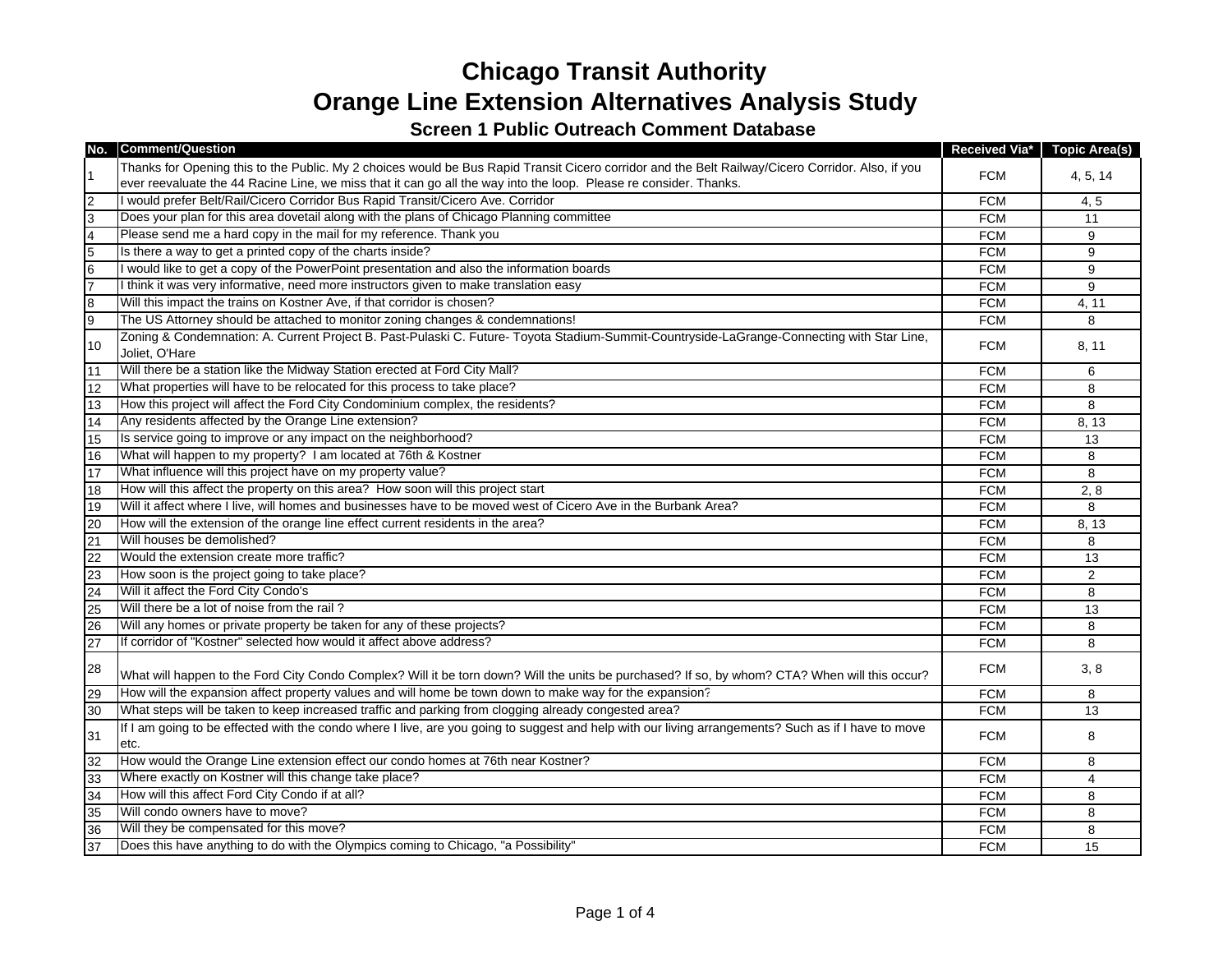| No. | <b>Comment/Question</b>                                                                                                                               | Received Via* | <b>Topic Area(s)</b> |
|-----|-------------------------------------------------------------------------------------------------------------------------------------------------------|---------------|----------------------|
|     | How will the expansion project, especially the construction phase effect property values and resale ability of existing homes? Will the City/CTA      |               |                      |
| 38  | attempt to take any homes especially via eminent domain? Has the City/CTA conducted a crime impact analysis to determine if there will be an          | <b>FCM</b>    | 8, 13                |
|     | increase in crime in surrounding communities                                                                                                          |               |                      |
| 39  | Concern with private auto traffic interference. Firm belief that monorail, heavy rail, and elevated light rail are the only modes by which this       | <b>FCM</b>    |                      |
|     | interference may be avoided. Has been taking CTA for 48 years.                                                                                        |               | 5, 13                |
| 40  | It would be best to choose the Belt Railway Corridor/Kostner Corridor. Choosing it would be the best because of limiting traffic and making traveling | <b>FCM</b>    | 4, 13                |
|     | easier from Midway to Ford City and between                                                                                                           |               |                      |
| 41  | The best alternative would be if Belt Railway/Kostner Corridor was chosen. Choosing this way would be best because of limiting traffic and making     | <b>FCM</b>    | 4                    |
|     | an easier access from Midway to Ford City and between.                                                                                                |               |                      |
| 42  | The best alternative would be if Belt Railway/Kostner Corridor was chosen. Choosing this way would be best because of limiting traffic and making     | <b>FCM</b>    | 4                    |
|     | an easier access from Midway to Ford City and between.                                                                                                |               |                      |
|     |                                                                                                                                                       |               |                      |
| 43  | The best way would be if the Belt Railway Kostner Corridor was chosen. This way will be the best, because that one no collision with the Cicero and   | <b>FCM</b>    | 4,6                  |
|     | Pulaski Road traffic. This location of station Orange CTA will be the easiest to travel with Cicero, shopping center and Daley College.               |               |                      |
| 44  | How will this effect Ford City Condo property                                                                                                         | <b>FCM</b>    | 8                    |
| 45  | Kostner Route is the best.                                                                                                                            | <b>FCM</b>    | 4                    |
| 46  | When will it come?                                                                                                                                    | <b>FCM</b>    | 2                    |
| 47  | I am okay with it                                                                                                                                     | <b>FCM</b>    | 15                   |
| 48  | I choose Belt Railway/Kostner Corridor because it connection with Ford City Mall and Daley (College). The other do no connect to the mall and         | <b>FCM</b>    | 4, 14                |
|     | school. I live on the south side and 79th and garage buttons broke down and buses were on the street.                                                 |               |                      |
| 49  | Plan 1 & 2 sounds the best to me. The third plan can disrupt residents, as well as factories in the area (on Kostner)                                 | <b>FCM</b>    | 4                    |
| 50  | Cicero Ave to Ford City Mall great idea waiting for it!                                                                                               | <b>FCM</b>    | 4                    |
| 51  | That they should extend the rail line to Ford City.                                                                                                   | <b>FCM</b>    | 15                   |
| 52  | Pulaski has an overpass that makes it easy for busses to go to Kostner Ave through Ford City Dr. The Kostner Ave Alternative is the best option as    | <b>FCM</b>    | 4, 6, 8              |
|     | it does not lead to more traffic if you do buy the Ford city condos for a station.                                                                    |               |                      |
| 53  | The Ford City Condo Association is looking to sell the property. The square block can act as a rail station and provide space for parking. Ford City  | <b>FCM</b>    | 6, 8, 12             |
|     | Drive can be reopened to Cicero and make the proposed Kostner Station very accessible to traffic from both Cicero and Pulaski                         |               |                      |
| 54  | Kostner Ave seems most feasible to me.                                                                                                                | <b>FCM</b>    | 4                    |
| 55  | How will Ford City Condos at 76th & Kostner be affected?                                                                                              | <b>FCM</b>    | 8                    |
| 56  | Will a study be considered about the possible rise in crime due to more access to this area?                                                          | <b>FCM</b>    | 13                   |
| 57  | I would like to know who the community would see the track from the airport to Ford City, and being very curious about the quietness of its tracks    | <b>FCM</b>    | 13                   |
|     | instead of making them louder. I say this is a great start, and a great idea                                                                          |               |                      |
| 58  | What would be the cost of building a bus rapid transit system as opposed to a building a heavy rail system?                                           | <b>FCM</b>    | 5                    |
| 59  | What is the cost difference between the bus transit and rail transit?                                                                                 | <b>FCM</b>    | 5                    |
| 60  | Very well doing and great first step for much needed project                                                                                          | <b>FCM</b>    | 15                   |
| 61  | We would favor the route closest to Cicero Ave with a stop at either 65th or 67th to serve the Midway Hotel Complex.                                  | <b>FCM</b>    | 4, 6                 |
| 62  | We would like to see route planed to take in future development west towards73rd to Toyota Park.                                                      | <b>FCM</b>    | 3                    |
| 63  | What is the closest stop that you have proposed to Summit?                                                                                            | <b>FCM</b>    | 6                    |
| 64  | Can you use existing tracks and have a stop at 5900 S Harlem or 63rd Harlem?                                                                          | <b>FCM</b>    | 6                    |
| 65  | This extension would be great for the SW side of it.                                                                                                  | <b>FCM</b>    | 15                   |
| 66  | What is the tax impact for residents of the city and also Cook County will property taxes be raised to cover the charges for the study?               | <b>FCM</b>    | 10, 13               |
| 67  | What is the impact on the CTA & Metra fares?                                                                                                          | <b>FCM</b>    | 7, 11                |
|     |                                                                                                                                                       |               |                      |
| 68  | The Metra SW Service line currently has issues with freight traffic from Norfolk Southern - how will the Belt Railway construction be affected        | <b>FCM</b>    | 11                   |
| 69  | Has there been approval of construction on their site? (See comment 68.)                                                                              | <b>FCM</b>    | 11                   |
| 70  | Will the cost of fare go up once you get this system approve                                                                                          | <b>FCM</b>    | $\overline{7}$       |
| 71  | Will this system bring you out of the deficit that you are already in                                                                                 | <b>FCM</b>    | 10                   |
| 72  | Will you still lay off people                                                                                                                         | <b>FCM</b>    | 10                   |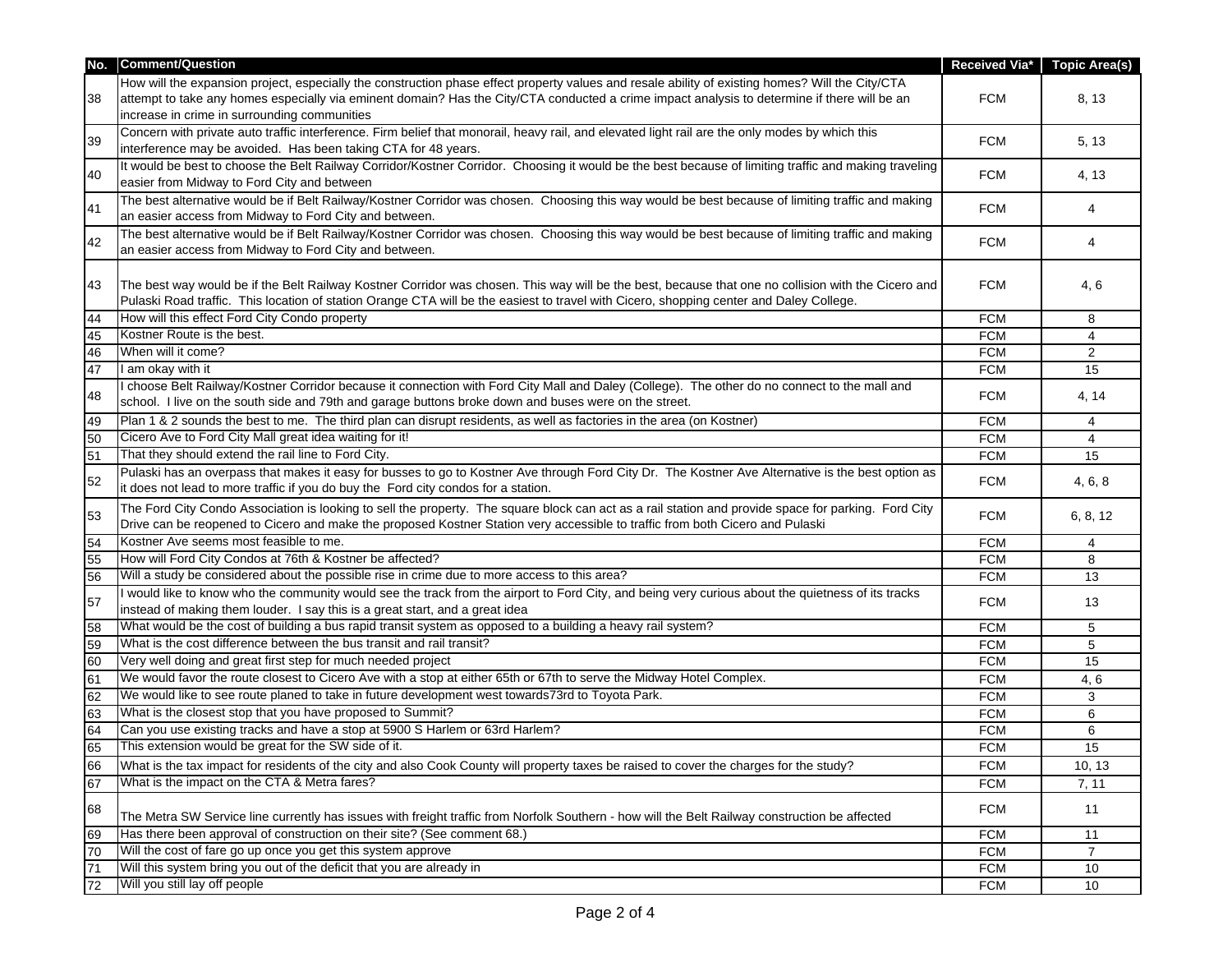| No.             | <b>Comment/Question</b>                                                                                                                                                                                                   |            | Received Via* Topic Area(s) |
|-----------------|---------------------------------------------------------------------------------------------------------------------------------------------------------------------------------------------------------------------------|------------|-----------------------------|
|                 | Based on my 10 +years driving for McNamara I would like to suggest: 1 bus route #63 W(west 63rd) needs later operating hours, suggest last                                                                                |            |                             |
| 73              | departure (west bound from Midway) be extended to 1:20am, 7 days a week.                                                                                                                                                  | <b>FCM</b> | 14                          |
| 74              | During an average week of cab driving I move at least 2-3 dozen riders, Midway Terminal to west 63rd Corridor                                                                                                             | <b>FCM</b> | 14                          |
| 75              | Are you going to raise the fare on this project                                                                                                                                                                           | <b>FCM</b> | $\overline{7}$              |
| 76              |                                                                                                                                                                                                                           | <b>FCM</b> | $\overline{7}$              |
|                 | Is this project going to effect bus and El line during rush hour services? Is this project going to effect bus and El line during weekend services                                                                        |            |                             |
| $\overline{77}$ | How long if max takes to be built if you decide to make it.                                                                                                                                                               | <b>FCM</b> | $\overline{2}$              |
| 78              | When will the line be completed if RTA approves a design?                                                                                                                                                                 | <b>FCM</b> | 1, 2                        |
| 79              | What is the time table?                                                                                                                                                                                                   | <b>FCM</b> | $\overline{2}$              |
| 80              | What should we as condo owners be concerned as to how long where and when these changes will be taking place.                                                                                                             | <b>FCM</b> | 2, 8                        |
| 81              | How would the Bus Rapid Transit system work? Would it take up a lane on the street?                                                                                                                                       | <b>FCM</b> | 5                           |
| 82              | I would prefer this option as we have thousands of people coming in and out of the Midway Hotel Center with much more growth-adding convention                                                                            | <b>FCM</b> | 15                          |
|                 | center.                                                                                                                                                                                                                   |            |                             |
| 83              | Will this bring jobs to the residents of this area? Will they be earmarked just for the residents in the construction zone?                                                                                               | <b>FCM</b> | 13                          |
| 84              | Why did the Pulaski Road Corridor fail?                                                                                                                                                                                   | <b>FCM</b> | $\overline{4}$              |
| 85              | If CTA has not been able to operate with out increasing fares, threatening to cut services and staff drastically how can these expansions take place.                                                                     | <b>FCM</b> | 1, 10                       |
| 86              | Is the bottom line The City is preparing for the future Olympics?                                                                                                                                                         | <b>FCM</b> | 15                          |
| 87              | If the Kostner Corridor is selected will there be enough room for storage on the trains? (train yards) or will homes further south be in the way for a                                                                    | <b>FCM</b> | 4, 7, 8                     |
|                 | train storage yard. Considering your study goes to 79th St.                                                                                                                                                               |            |                             |
| $\overline{88}$ | Why does the line extend only 17 blocks (59th to 76th)                                                                                                                                                                    | <b>FCM</b> | 3                           |
| 89              | Why not 2 lines going further south?                                                                                                                                                                                      | <b>FCM</b> | 3                           |
| 90              | Would they need to obtain the parking lot across from the Orange Line?                                                                                                                                                    | <b>FCM</b> | 12                          |
| 91              | A meeting should be organized specifically with residents effect with each extension. The residents should be informed of all prospective plans for<br>the Orange Line                                                    | <b>FCM</b> | 9                           |
| 92              | What impact will the Canadian National purchase of the BRC have on your Cicero belt and Costner belt corridors also what effect will their reroute<br>some of the freight trains have on these corridors an other routes. | <b>FCM</b> | 11                          |
| 93              | How would the line affect the Ford City Mall?                                                                                                                                                                             | <b>FCM</b> | 8, 13                       |
| 94              | Can you walk from the line to the mall?                                                                                                                                                                                   | <b>FCM</b> | 6, 13                       |
| 95              | How close will the line be to Daley College                                                                                                                                                                               | <b>FCM</b> | 4,6                         |
| $\overline{96}$ | We were told that Ford City Mall will shut down in 3 yrs. So why are you extending transportation to a closed mall?                                                                                                       | <b>FCM</b> | $\overline{2}$              |
| 97              | Call my ok Orange Line                                                                                                                                                                                                    | <b>FCM</b> | 15                          |
| 98              | Need transportation from Bogan HS 53rd Ford City Mall 54th North 79th Night owl Service Lake front to Western.                                                                                                            | <b>FCM</b> | 2, 14                       |
| 99              | The need to extend the orange line later in the evening and weekends                                                                                                                                                      | <b>STK</b> | 7, 14                       |
| 100             | I have received many complaints that the Orange Line is not doable for them working late in the loop and have to depend on buses.                                                                                         | <b>STK</b> | 14                          |
| 101             | Many people use Midway Airport and then have to depend on buses to get them where they are going?                                                                                                                         | <b>STK</b> | 15                          |
| 102             | The extension of the orange line to Ford City Mall via Kostner Ave would enhance the area and create a more convenient ridership to local people                                                                          | <b>STK</b> | 4                           |
| 103             | Daley College currently in master plan process to better serve residents of Chicago. Extension of Orange Line would significantly improve<br>enrollment and ability of Daley College to serve Chicago community.          | <b>STK</b> | 13                          |